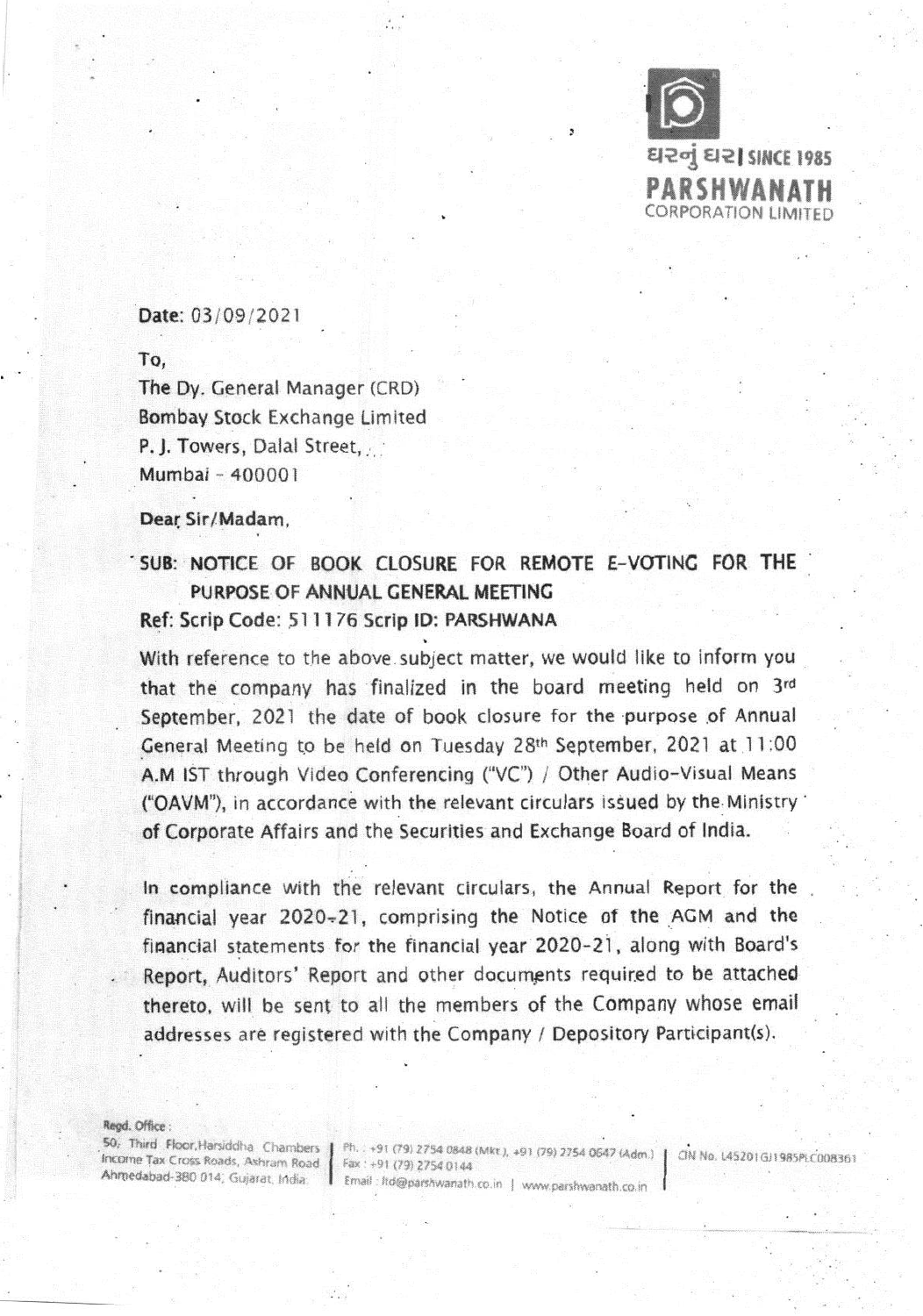

દારનું દાર| SINCE 1985 PARSHWANATH PORATION LIMITED

The details such as manner of (i) registering / updating email addresses, (ii) casting vote through e-voting and (iii) attending the AGM through VC / OAVM has been set out in the Notice of the AGM.

# DATE OF BOOK CLOSURE:

The Register of Members & Share Transfer book s of the company will remain dose from

Thursday, 23rd September, 2021 to, Tuesday, 28th September, 2021 (Both days Inclusive)for the Purpose of Annual General Meeting of the Company.

## E-VOTING:

The remote E-voting shall commence on Saturday, 25th September, 2021 10.00 A.M to Monday, 27th September, 2021 at 5.00 P.M (Both Days Inclusive). During this period shareholder of the Company, holding shares either in physical form or dematerialized form as on the cut-off date of wednesday,22nd September,2021 may cast their vote electronically. The e-voting module shall be displayed by NSDL for 'voting thereafter, once the Vote on a resolution is cast by the shareholders, the shareholders shall not be allowed to change it subsequently.

Regarding any grievance, with respect to e-voting, you may contact NSDL by email at evoting  $\hat{\omega}$ nsdl.co.in

Regd. Office:

• Income Tax Cioss Roads, Ashram Road Ahmedabad-380 014, Gularat, India.

50, Third Floor, Harsiddha Chambers | Ph. +91 (79) 2754 0848 (Mkt ), +91 (79) 2754 0647 (Adm.) | CIN No. 1452016J1985PLC008361<br>Income Tax Cross Boads, Asham Boad | Co. 23 (m. 23 (m. 23 (m. 23 ) Fax +91 (79) 2754 0144 Email Itd@parshwanath.co.in | www.parshwanath.co.